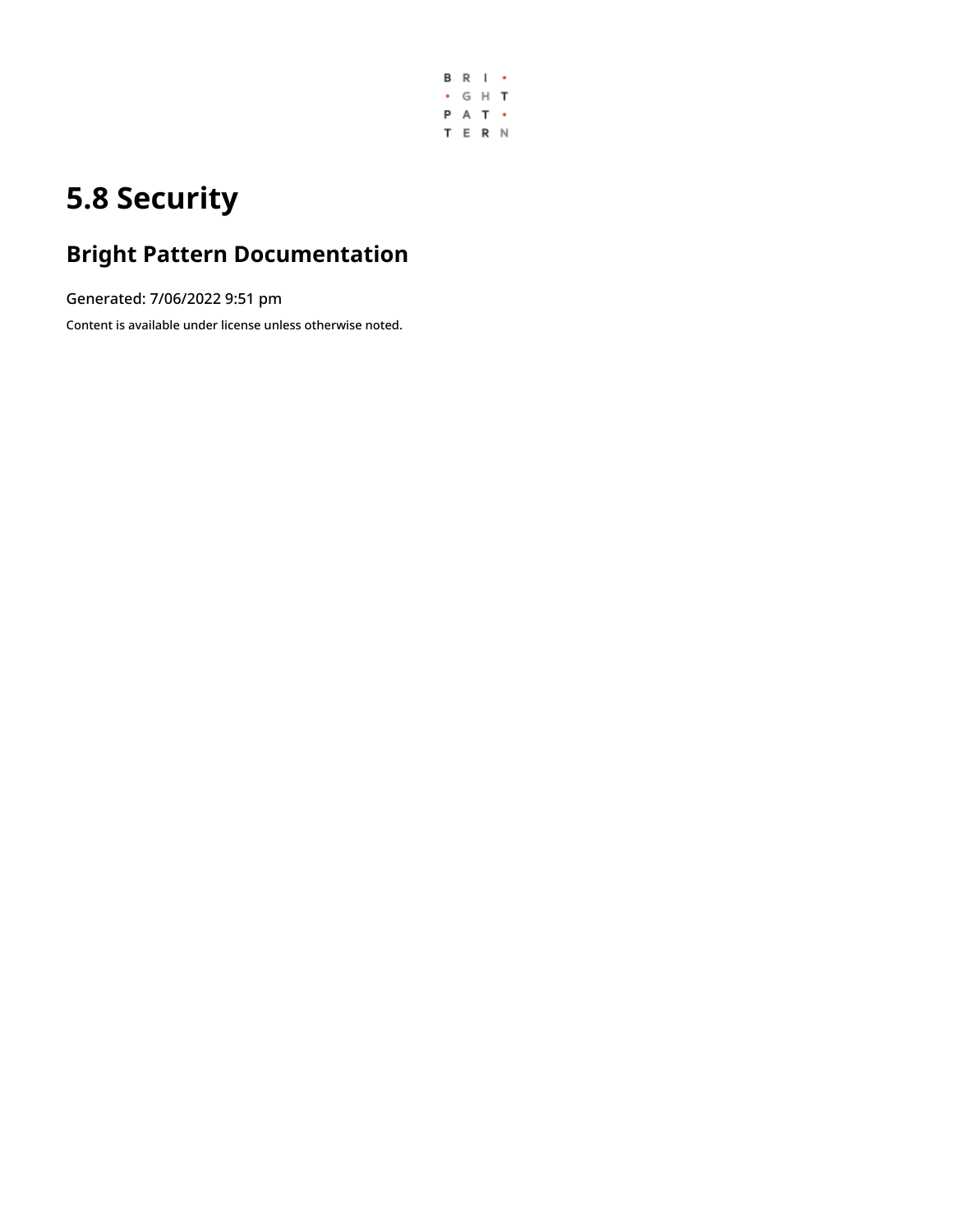### **Table of Contents**

<span id="page-1-0"></span>

| <b>Table of Contents</b>                                                                              | $\overline{c}$               |
|-------------------------------------------------------------------------------------------------------|------------------------------|
| <b>Security Overview</b>                                                                              | $\overline{3}$               |
| Sections                                                                                              | 3                            |
| <b>Security Policy</b>                                                                                | 3                            |
| <b>Screen Properties</b>                                                                              | 4                            |
| Enable lockouts                                                                                       | 4                            |
| Maximum login attempts                                                                                | $\overline{\mathbf{4}}$      |
| Reset attempt count after                                                                             | 5                            |
| Lockout duration                                                                                      | $\overline{5}$               |
| Password complexity                                                                                   | $\overline{5}$               |
| Password history                                                                                      | 5<br>$\overline{\mathbf{5}}$ |
| Check against previously used passwords<br>Number of previously used passwords to keep                | $\overline{5}$               |
| <b>Expiration policy</b>                                                                              | 5                            |
| Require users to change passwords every                                                               | $\frac{5}{6}$                |
| Disable inactive accounts after<br>Exceptions, these user accounts will not be disabled on inactivity |                              |
| <b>System Access Restrictions</b>                                                                     | $6 \overline{6}$             |
| Limit system access by client IP address                                                              | $6\phantom{1}6$              |
| <b>Defining IP Address Ranges</b>                                                                     | $6\phantom{1}6$              |
| <b>Example Usage</b>                                                                                  | 7                            |
| <b>Text Masking</b>                                                                                   | 7                            |
| Properties                                                                                            | $\overline{8}$               |
| Mask sensitive data in web chat                                                                       | $\bf 8$                      |
| Mask sensitive data in incoming emails                                                                | $\bf 8$                      |
| Patterns                                                                                              | $\bar{8}$                    |
| <b>Example Masks</b>                                                                                  | $\overline{9}$               |
| <b>Encryption Settings</b>                                                                            | 10                           |
| <b>Encryption Key Management</b>                                                                      | $\overline{11}$              |
| <b>Audit Log</b>                                                                                      | 12                           |
| Filters                                                                                               | $\overline{12}$              |
| From/To                                                                                               | 12                           |
| Who                                                                                                   | 13                           |
| Item                                                                                                  | 13                           |
| Operation                                                                                             | 13                           |
| Type                                                                                                  | 13                           |
| Screen                                                                                                | 13                           |
| Audit Log Data Fields                                                                                 | 13                           |
| When<br>Who                                                                                           | 13<br>14                     |
| Screen                                                                                                | 14                           |
| Type                                                                                                  | 14                           |
| Summary                                                                                               | 14                           |
|                                                                                                       |                              |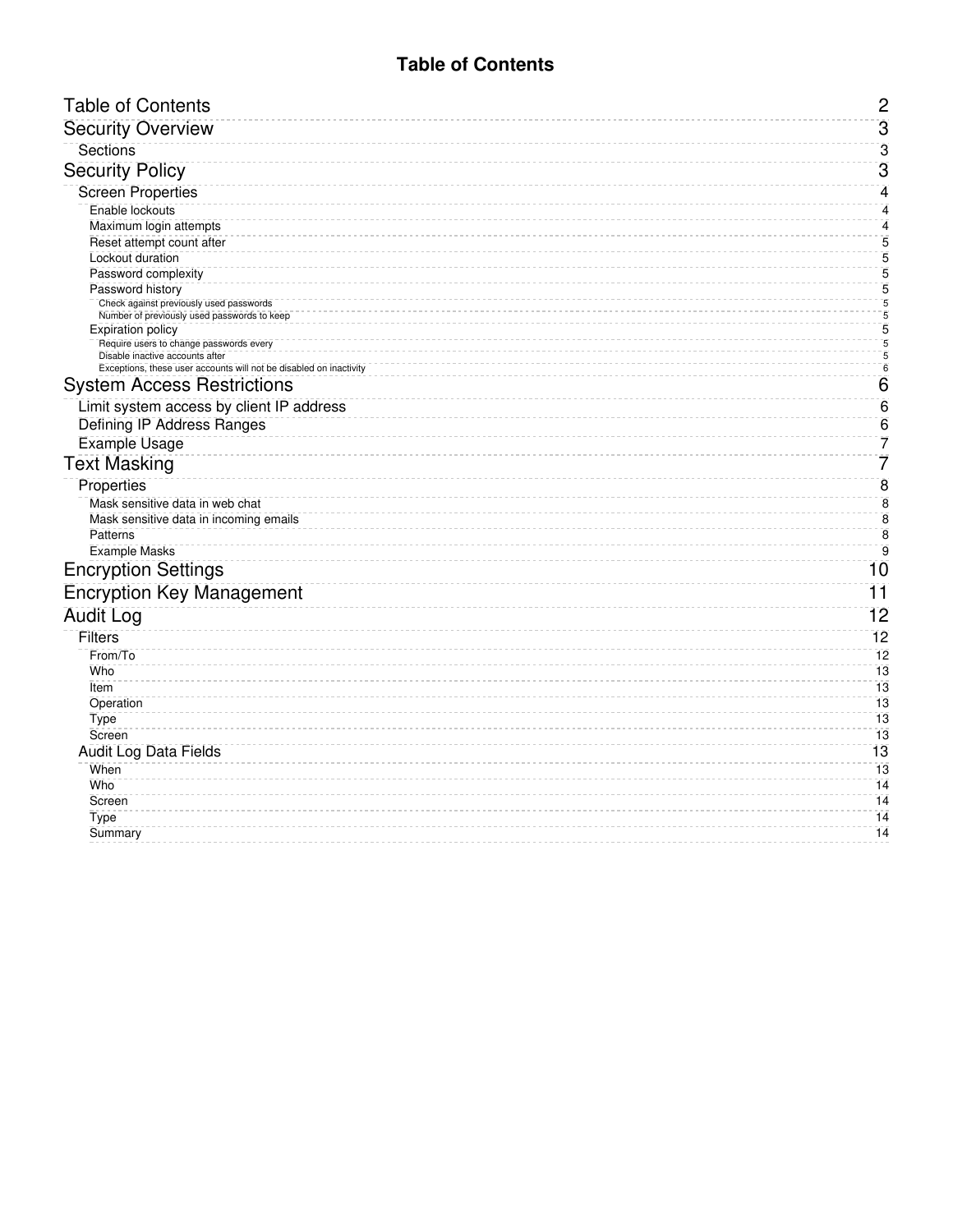# <span id="page-2-0"></span>**Security Overview**

Section Security is where global (i.e., contact-center wide) security settings are defined, including account lockout settings, text masking, system access restrictions, the audit log, and so forth.

## <span id="page-2-1"></span>**Sections**

The following is a list of sections found in the Contact Center Administrator application, section Security.

- [Security](https://help.brightpattern.com/5.8:Contact-center-administrator-guide/Security/?action=html-localimages-export#topic_contact-center-administrator-guide.2Fsecurity.2Fsecuritypolicy) Policy
- **System Access [Restrictions](https://help.brightpattern.com/5.8:Contact-center-administrator-guide/Security/?action=html-localimages-export#topic_contact-center-administrator-guide.2Fsecurity.2Fsystemaccessrestrictions)**
- Text [Masking](https://help.brightpattern.com/5.8:Contact-center-administrator-guide/Security/?action=html-localimages-export#topic_contact-center-administrator-guide.2Fsecurity.2Ftextmaskinginchat)
- **[Encryption](https://help.brightpattern.com/5.8:Contact-center-administrator-guide/Security/?action=html-localimages-export#topic_contact-center-administrator-guide.2Fsecurity.2Fencryptionsettings) Settings**
- **Encryption Key [Management](https://help.brightpattern.com/5.8:Contact-center-administrator-guide/Security/?action=html-localimages-export#topic_contact-center-administrator-guide.2Fsecurity.2Fencryptionkeymanagement)**
- [Audit](https://help.brightpattern.com/5.8:Contact-center-administrator-guide/Security/?action=html-localimages-export#topic_contact-center-administrator-guide.2Fsecurity.2Fauditlog) Log

|                                                                |                                              |                              | Powered by Bright Pattern |
|----------------------------------------------------------------|----------------------------------------------|------------------------------|---------------------------|
| Q Search                                                       | <b>Security Policy</b>                       |                              |                           |
| Users & Teams                                                  |                                              |                              |                           |
| $\triangleright$ Directory                                     |                                              |                              |                           |
| Scenario Entries                                               |                                              |                              |                           |
| $\blacktriangleright$ Scenarios                                | <b>Account lockout</b>                       |                              |                           |
| <b>Workflows</b>                                               | Enable lockouts:                             | $\blacktriangledown$         |                           |
| Services & Campaigns                                           | Maximum login attempts:                      | 10                           |                           |
| Lists                                                          |                                              |                              |                           |
| Do Not Call Lists                                              | Reset attempt count after:                   | 30<br>minutes                |                           |
| $\blacktriangleright$ Tasks                                    | Lockout duration:                            | minutes<br>30                |                           |
| Case & Contact Management                                      | (Use 0 to disable auto-reset)                |                              |                           |
| ▶ Call Center Configuration                                    |                                              |                              |                           |
| ▶ Quality Management                                           | <b>Password history</b>                      |                              |                           |
| $\blacktriangleright$ Reporting                                | Check against previously used passwords:     | $\Box$                       |                           |
| $\blacktriangleright$ Custom                                   | Number of previously used passwords to keep: | $\overline{4}$               |                           |
| $\overline{\phantom{a}}$ Security                              |                                              |                              |                           |
| <b>Security Policy</b>                                         | <b>Expiration policy</b>                     |                              |                           |
| System Access Restrictions                                     | Require users to change passwords every:     | days                         |                           |
| <b>Text Masking</b>                                            |                                              |                              |                           |
| <b>Encryption Settings</b><br><b>Encryption Key Management</b> | Disable inactive accounts after:             | days                         |                           |
| <b>Audit Log</b>                                               |                                              |                              |                           |
|                                                                |                                              |                              |                           |
|                                                                |                                              |                              |                           |
|                                                                |                                              |                              |                           |
|                                                                |                                              |                              |                           |
|                                                                |                                              |                              |                           |
|                                                                |                                              |                              |                           |
|                                                                |                                              |                              |                           |
|                                                                |                                              |                              |                           |
|                                                                |                                              |                              |                           |
|                                                                |                                              |                              |                           |
|                                                                |                                              | <b>Apply</b><br><b>Reset</b> |                           |
|                                                                |                                              |                              |                           |



# <span id="page-2-2"></span>**Security Policy**

Section *Security Policy* is where you may set further restrictions on the security policy for your contact center.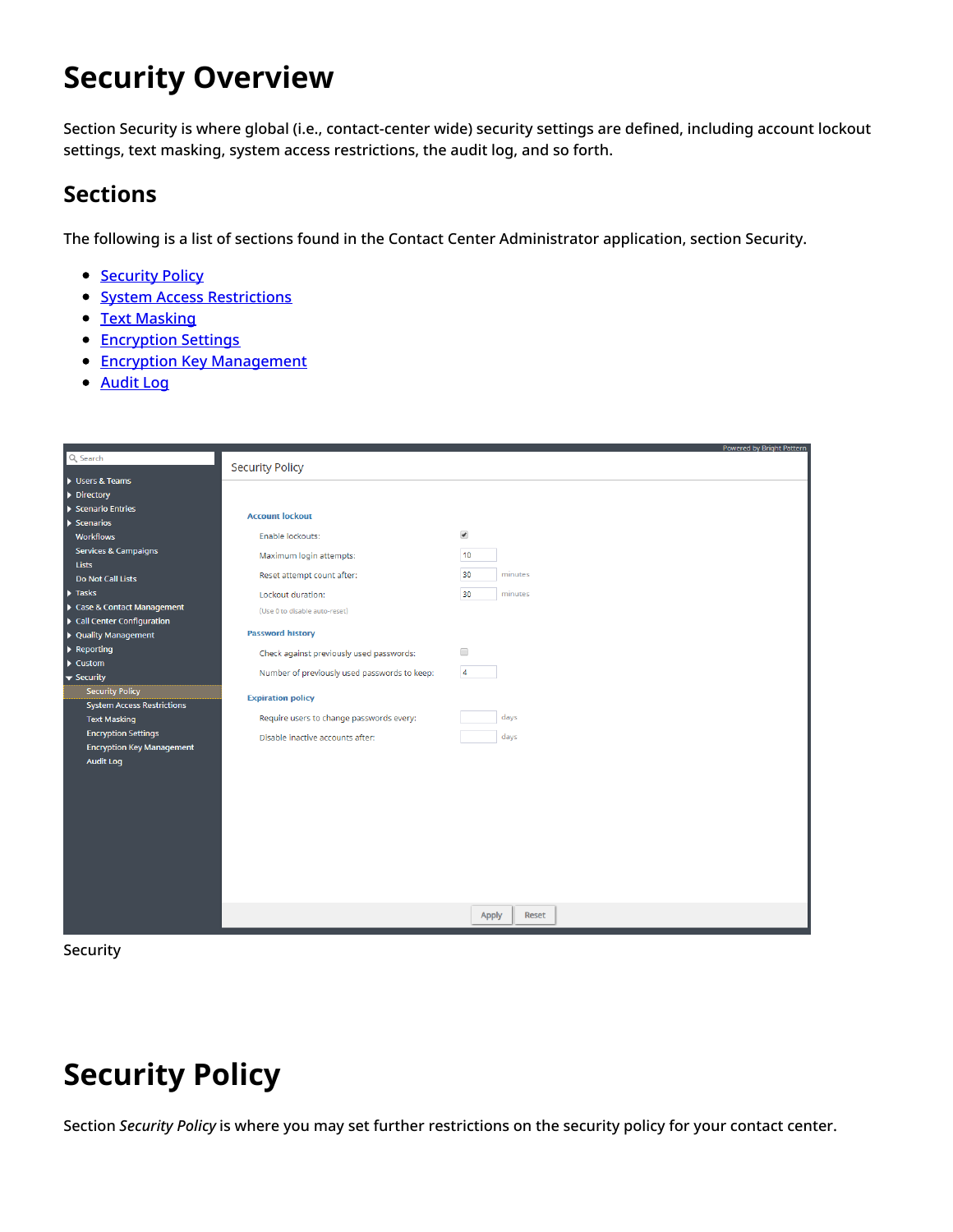Note that the settings you configure may not be weaker than what is defined by your service provider; if defined, the service provider settings are displayed next to the settings in this section. Any attempts to set a value weaker than the default service provider settings will produce a descriptive error message and is blocked.

Your system can be configured for automatic lock out of a user account after a number of unsuccessful login attempts. An account locked-out in this manner can be subsequently unlocked either manually or automatically after a configured timeout.

You can also configure the system to force your users to change their passwords after a specified number of days, prevent them from submitting previously used passwords, and automatically disable inactive accounts.

Note that your service provider may also impose some password complexity rules, such as minimum password length, mandatory use of various character groups, and exclusion of weak passwords (e.g., usernames). If any such rules are imposed, you cannot change them. You should get descriptions of these rules from your service provider and inform your personnel about them.

To configure security policy settings, select the **Security Policy** option from the *Security* menu.

|                                   |                                          | Powered by Bright Pattern                             |
|-----------------------------------|------------------------------------------|-------------------------------------------------------|
| Q Search                          | <b>Security Policy</b>                   |                                                       |
| <b>Access Numbers</b>             |                                          |                                                       |
| <b>Dial-out Entries</b>           |                                          |                                                       |
| <b>Static Entries</b>             |                                          |                                                       |
| <b>Special Numbers</b>            | <b>Account lockout</b>                   |                                                       |
| Scenario Entries                  | Enable lockouts:                         | $\overline{\mathbf{v}}$<br>Required by provider       |
| $\blacktriangleright$ Scenarios   | Maximum login attempts:                  | Maximum allowed by provider is 6<br>6                 |
| Workflows                         | Reset attempt count after:               | 30<br>Minimum allowed by provider is 30 minutes       |
| Services & Campaigns              |                                          | 30<br>Minimum allowed by provider is 30 minutes       |
| <b>Lists</b>                      | Lockout duration:                        |                                                       |
| Do Not Call Lists                 | (Use 0 to disable auto-reset)            |                                                       |
| $\blacktriangleright$ Tasks       | <b>Password complexity</b>               |                                                       |
| Case & Contact Management         | Minimum password length:                 | Minimum password length allowed by provider is 8<br>8 |
| Call Center Configuration         |                                          |                                                       |
| ▶ Quality Management              | Require digits and letters:              | $\overline{\mathcal{L}}$<br>Required by provider      |
| $\blacktriangleright$ Reporting   | Require upper and lower case letters:    | Ω                                                     |
| $\blacktriangleright$ Custom      |                                          | $\Box$                                                |
| $\blacktriangledown$ Security     | Require special characters:              |                                                       |
| <b>Security Policy</b>            | Check against login and tenant name:     | $\overline{\mathbf{v}}$<br>Required by provider       |
| <b>System Access Restrictions</b> |                                          |                                                       |
| <b>Text Masking</b>               | <b>Password history</b>                  |                                                       |
| <b>Encryption Settings</b>        | Check against previously used passwords: | M<br>Required by provider                             |
| <b>Encryption Key Management</b>  |                                          | Apply<br>Reset                                        |
| <b>Audit Log</b>                  |                                          |                                                       |

Security > Security Policy

## <span id="page-3-0"></span>**Screen Properties**

The *Security Policy* screen properties are described as follows.

### <span id="page-3-1"></span>**Enable lockouts**

Checking this box indicates that the account lockout option is enabled.

To comply with the PCI DSS security standard, this option must be enabled.

### <span id="page-3-2"></span>**Maximum login attempts**

This property specifies the number of consecutive unsuccessful login attempts after which the account will be locked out.

To comply with the PCI DSS security standard, set this parameter to at least six attempts.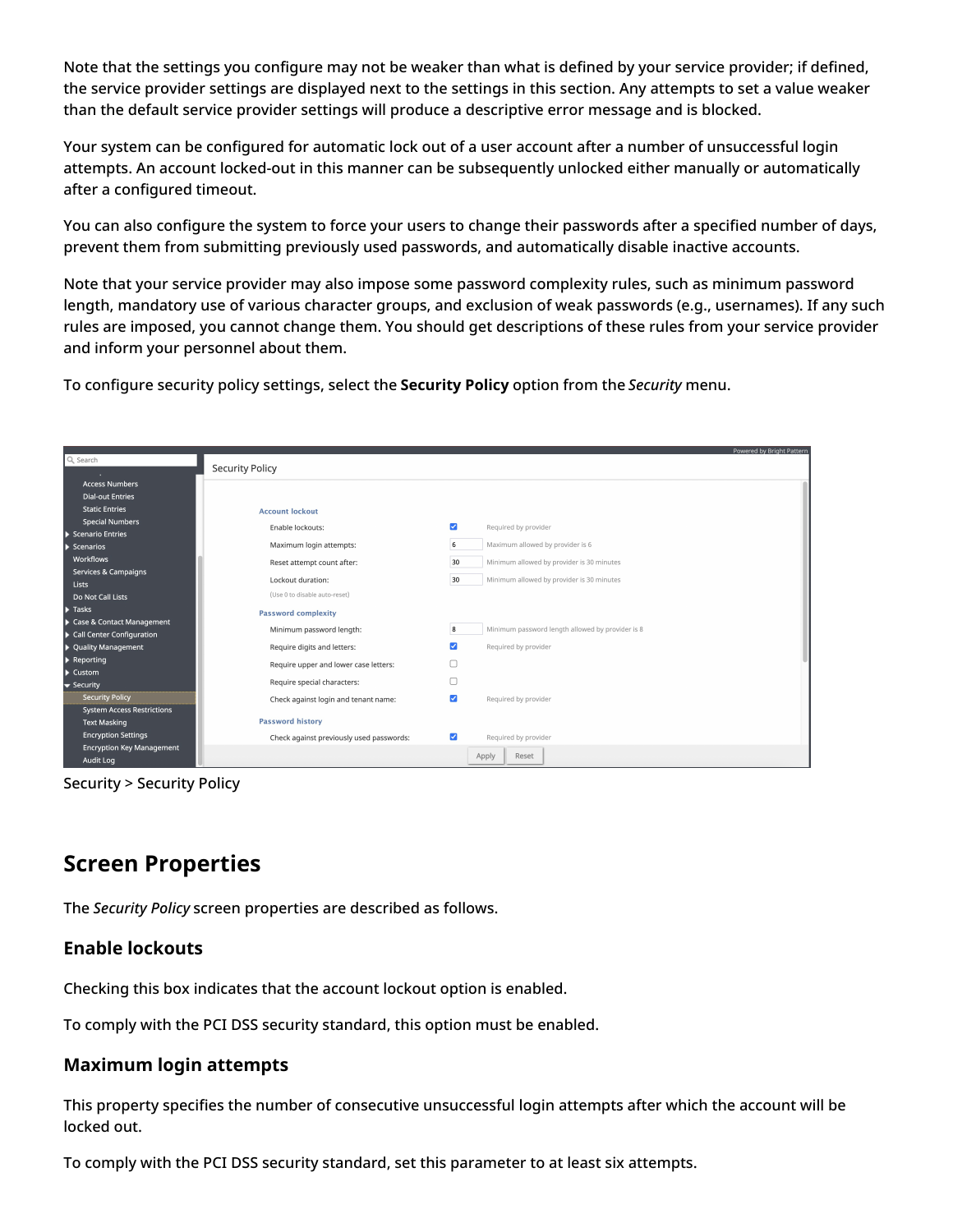### <span id="page-4-0"></span>**Reset attempt count after**

This property specifies the amount of time after which the counter of unsuccessful login attempts will be reset.

### <span id="page-4-1"></span>**Lockout duration**

*Lockout duration* is the amount of time after which a locked-out account will be unlocked automatically. To disable auto-unlocking, set this parameter to "0" (zero), in which case, locked-out accounts can be unlocked [manually](https://help.brightpattern.com/5.8:Contact-center-administrator-guide/Security/?action=html-localimages-export#topic_contact-center-administrator-guide.2Fusers) only.

To comply with the PCI DSS security standard, set this parameter to at least 30 minutes.

### <span id="page-4-2"></span>**Password complexity**

This section allows you to define various password complexity requirements; the settings you configure may not be weaker than what is defined by your service provider. Note that passwords can be checked against usernames and your service provider's list of weak passwords.

#### **Notes**:

- Any modifications of password complexity rules at any level will immediately apply to all new attempts to set or change a password via any method (e.g., self, admin, import, APIs, auto-generation).
- Existing users will not be affected by modifications of password complexity rules until they change their passwords.
- When setting/changing passwords via user import or API, any attempt to use an invalid password will result in an error message indicating that the password does not comply with the security policy:
- The error message will be provided with respect to the specific users whose passwords do not comply.

### <span id="page-4-3"></span>**Password history**

The *Password history* section allows you to prevent the user from submitting a new password that is the same as any of the specified number of previous passwords that the user used.

#### <span id="page-4-4"></span>**Check against previously used passwords**

To comply with the PCI DSS security standard, select the checkbox for*Check against previously used passwords*.

#### <span id="page-4-5"></span>**Number of previously used passwords to keep**

To comply with the PCI DSS security standard, set the number to 4 (or greater).

### <span id="page-4-6"></span>**Expiration policy**

The *Expiration policy* section provides control over how often users will be required to change their passwords and after how many days inactive user accounts will be disabled.

#### <span id="page-4-7"></span>**Require users to change passwords every**

This parameter allows you to specify how often users will be required to change their passwords. To comply with the PCI DSS security standard, set this parameter to no more than 90 days.

#### <span id="page-4-8"></span>**Disable inactive accounts after**

This parameter allows you to specify after how many days inactive user accounts will be disabled. To comply with the PCI DSS security standard, set this parameter to no more than 90 days.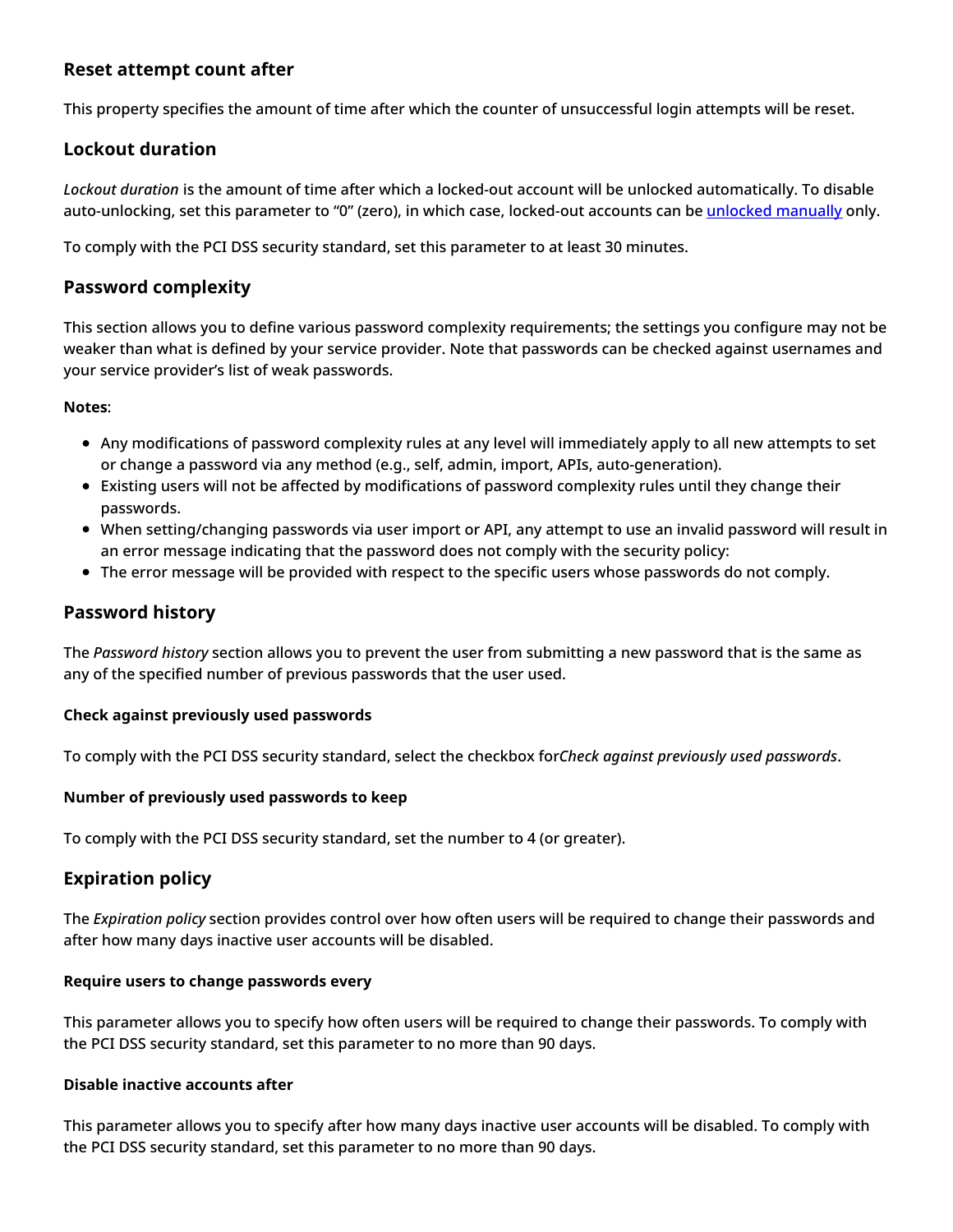#### <span id="page-5-0"></span>**Exceptions, these user accounts will not be disabled on inactivity**

This parameter allows you to define the Contact Center Administrator application users that will be exempt from being disabled on inactivity. Note that API users will no longer be disabled due to inactivity (i.e., API usage now counts as account activity).

# <span id="page-5-1"></span>**System Access Restrictions**

The system may be configured to limit access from a number of predefined IP address ranges.

To configure such IP address ranges, go to *Security > System Access Restrictions*.

| Q Search                               | <b>System Access Restrictions</b> |                                                                                                              |                                                                                       |  |  |  |
|----------------------------------------|-----------------------------------|--------------------------------------------------------------------------------------------------------------|---------------------------------------------------------------------------------------|--|--|--|
| Users & Teams                          |                                   |                                                                                                              |                                                                                       |  |  |  |
| Directory                              |                                   |                                                                                                              |                                                                                       |  |  |  |
| $\blacktriangleright$ Scenario Entries |                                   | Limit system access by client IP address                                                                     |                                                                                       |  |  |  |
| $\blacktriangleright$ Scenarios        |                                   |                                                                                                              |                                                                                       |  |  |  |
| <b>Workflows</b>                       |                                   | Allow Agent Desktop and Contact Center Administrator applications access from following<br>IP address ranges |                                                                                       |  |  |  |
| Services & Campaigns                   |                                   |                                                                                                              |                                                                                       |  |  |  |
| <b>Lists</b>                           | <b>Address</b>                    |                                                                                                              | Mask                                                                                  |  |  |  |
| <b>Do Not Call Lists</b>               | <any></any>                       |                                                                                                              |                                                                                       |  |  |  |
| $\blacktriangleright$ Tasks            | add                               |                                                                                                              |                                                                                       |  |  |  |
| Call Center Configuration              |                                   |                                                                                                              |                                                                                       |  |  |  |
| • Quality Management                   |                                   |                                                                                                              | Allow users with "Privileged Access IP Range" privilege from following address ranges |  |  |  |
| $\blacktriangleright$ Reporting        |                                   |                                                                                                              |                                                                                       |  |  |  |
| $\blacktriangleright$ Custom           | <b>Address</b>                    |                                                                                                              | Mask                                                                                  |  |  |  |
| $\blacktriangledown$ Security          | <any></any>                       |                                                                                                              |                                                                                       |  |  |  |
| <b>Security Policy</b>                 | add                               |                                                                                                              |                                                                                       |  |  |  |
| <b>System Access Restrictions</b>      |                                   |                                                                                                              |                                                                                       |  |  |  |
| <b>Text Masking</b>                    |                                   |                                                                                                              | Allow API access from following IP address ranges                                     |  |  |  |
| <b>Encryption Settings</b>             | <b>Address</b>                    |                                                                                                              | Mask                                                                                  |  |  |  |
| <b>Encryption Key Management</b>       |                                   |                                                                                                              |                                                                                       |  |  |  |
| <b>Audit Log</b>                       | add                               |                                                                                                              |                                                                                       |  |  |  |
|                                        |                                   |                                                                                                              |                                                                                       |  |  |  |
|                                        |                                   |                                                                                                              |                                                                                       |  |  |  |
|                                        |                                   |                                                                                                              |                                                                                       |  |  |  |

Security > System Access Restrictions

## <span id="page-5-2"></span>**Limit system access by client IP address**

Select this checkbox to enable IP address verification.

When enabling *Limit system access by client IP address*, you can define addresses for each subsection. Note that the default setting is *<Any>* in the Agent Desktop and Contact Center Applications section and the "Privileged Access IP Range" section, which means there is no limiting. Once IP addresses are defined in these sections, *<Any>* will disappear.

## <span id="page-5-3"></span>**Defining IP Address Ranges**

You can define the range of IP addresses for the Agent Desktop and Contact Center Administrator applications, for privileged users (i.e. , and, if necessary, for access via APIs by clicking **add** in the following sections as appropriate: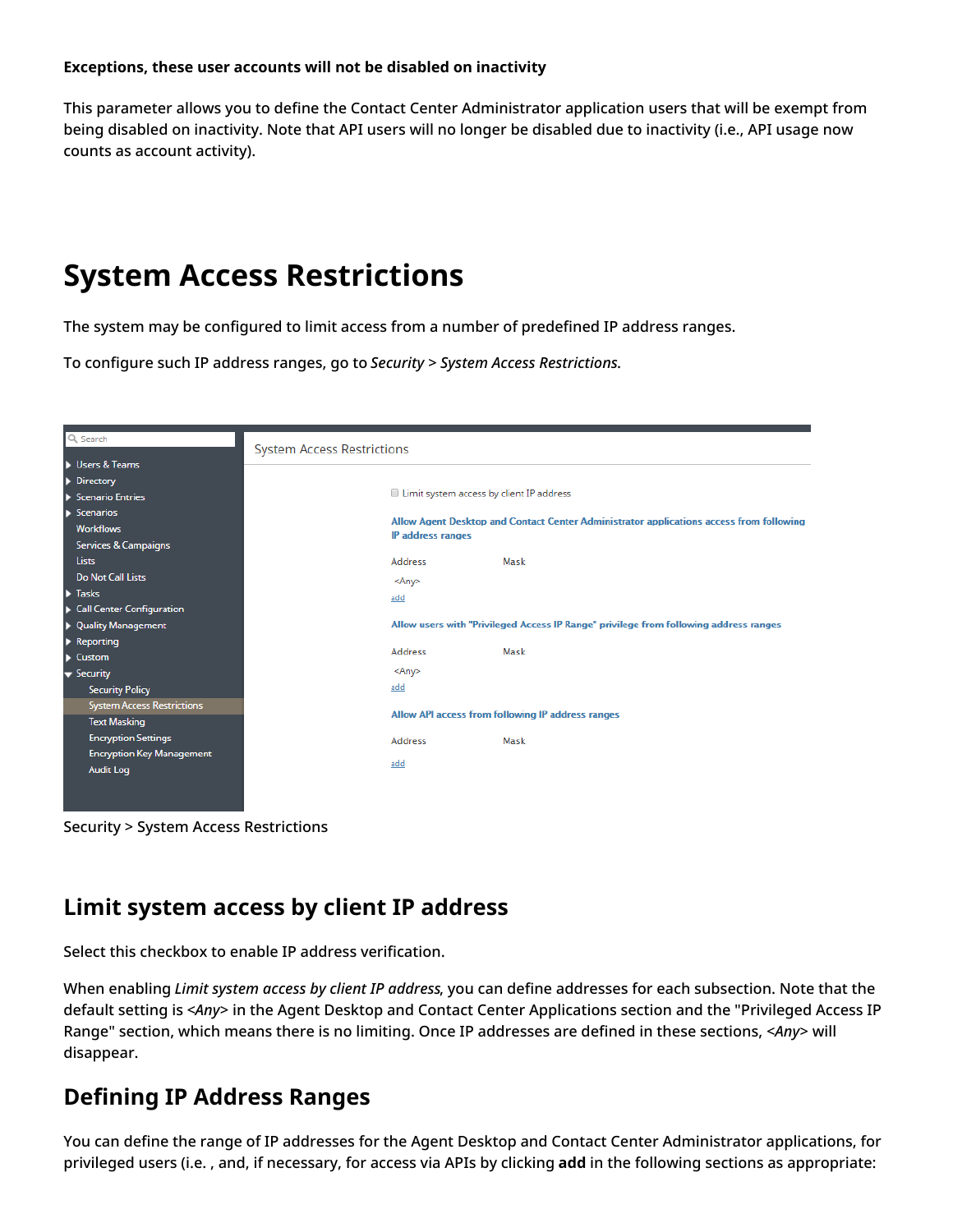- **Allow Agent Desktop and Contact Center Administrator applications access from following IP address ranges** - Allows access to these Bright Pattern applications from defined IP addresses; the default setting is *<Any>*
- **Allow users with "Privileged Access IP Range" privilege from following address ranges** Allows users (e.g., administrators) to be able to log in to the system from a defined IP address (e.g., a public place such as a coffee shop); the default setting is *<Any>*
- **Allow API access from following IP address ranges** Allows access via APIs

The desired IP address range should be expressed as a combination of the base IP address and a mask. The mask is used to define which bits in the base IP address are fixed and which bits are variable. A 1 bit is used to indicate a bit in the IP address that is fixed, while a 0 bit indicates that the bit is variable. Use variable bits will form the desired range.

## <span id="page-6-0"></span>**Example Usage**

If you set the following, System Access Restrictions will be from address 192.168.64.0 to address 192.168.64.63.

- **Address:** 192.168.64.63
- **Mask:** 255.255.255.192

If you set the following, System Access Restrictions will be from address 192.168.64.128 to address 192.168.64.192.

- **Address:** 192.168.64.128
- **Mask:** 255.255.255.192

# <span id="page-6-1"></span>**Text Masking**

Depending on the type of services that your contact center provides, incoming chats or emails may contain some sensitive data that could pose Internet security risks. Examples of such data include payment card numbers, access codes, social security numbers, and clients' personal health information. The handling of such data may be governed by various laws, industry security standards, as well as internal policies of your organization, which may require that sensitive data be masked. (Data masking is the process of hiding original data by replacing it with random characters.)

Masking can be done manually by the agents reviewing the incoming interactions and/or automatically where the system checks incoming data against some preconfigured data patterns. This article explains how to configure [automatic](https://help.brightpattern.com/5.8:Contact-center-administrator-guide/Security/?action=html-localimages-export#topic_agent-guide.2Ftutorials.2Fcases.2Fhowtomasksensitivedata) masking. For manual data masking, see the *Agent Guide*, section *How to Remove Sensitive Data from Emails*.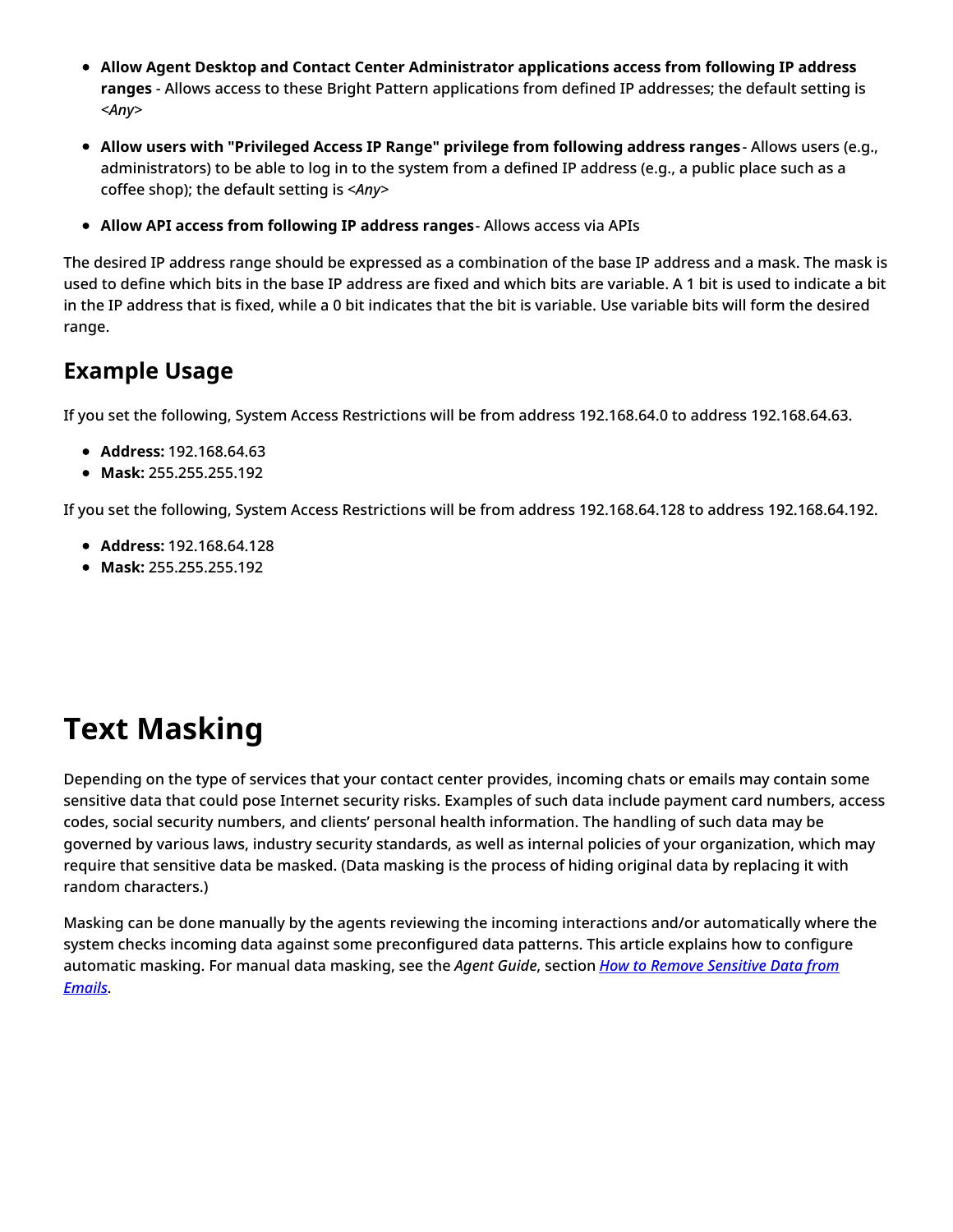

Security > Text Masking

## <span id="page-7-0"></span>**Properties**

### <span id="page-7-1"></span>**Mask sensitive data in web chat**

When enabled, this setting automatically masks the text of any incoming chats that match the regex defined in [Patterns.](https://help.brightpattern.com/5.8:Contact-center-administrator-guide/Security/?action=html-localimages-export#Patterns)

### <span id="page-7-2"></span>**Mask sensitive data in incoming emails**

When enabled, this setting automatically masks the text of any incoming emails that match the regex defined in Patterns. Note that both text and HTML versions of email bodies will be scanned and masked.

### <span id="page-7-3"></span>**Patterns**

The *Patterns* property is where you define incoming chat and email[regex](https://en.wikipedia.org/wiki/Regular_expression) masks. To define a mask, click**add** to add the following values.

- **Name** The name of your mask (e.g., "SSN")
- **Mask** The string of values that will identify the contents of the sensitive data and replace it with a string of asterisks (i.e., \*\*\*\*\*\*\*\*\*\*\*\*\*\*\*\*)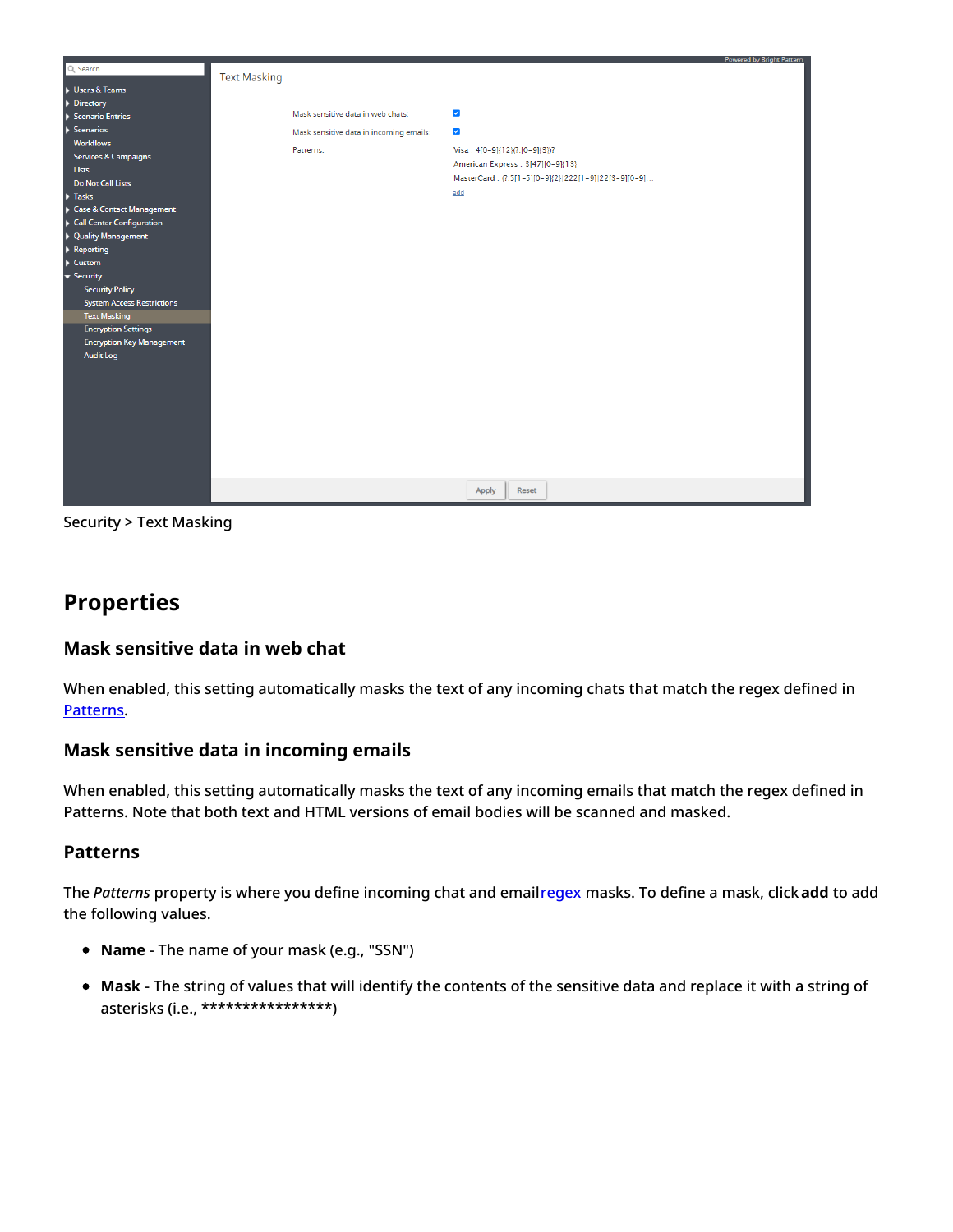| Mask sensitive data in web chats:       | ☑                                                                                                                         |
|-----------------------------------------|---------------------------------------------------------------------------------------------------------------------------|
| Mask sensitive data in incoming emails: | ☑                                                                                                                         |
| Patterns:                               | Visa: 4[0-9]{12}(?:[0-9]{3})?<br>American Express : 3[47][0-9]{13}<br>MasterCard: (?:5[1-5][0-9]{2} 222[1-9] 22[3-9][0-9] |
|                                         | Name:<br>Mask:                                                                                                            |
|                                         |                                                                                                                           |
|                                         | add                                                                                                                       |

Select a box to mask sensitive data

### <span id="page-8-0"></span>**Example Masks**

Masks require [regex](https://en.wikipedia.org/wiki/Regular_expression) syntax. After entering an expression, click **Apply** to save your changes. Saving masks will cause any matching data element in chat and/or email messages to be "masked" in subsequent chats on the Agent Desktop application.

**Note**: Each expression must be entered separately.

#### **Credit card masking:**

- $\bullet$  Visa: 4[0-9]{3}[ -]\*[0-9]{4}[ -]\*[0-9]{4}[ -]\*[0-9]{4}
- American Express (Amex): 3[0-9 -]{13,18}
- MasterCard (MC): 5[1-5][0-9]{2}[ -]\*[0-9]{4}[ -]\*[0-9]{4}[ -]\*[0-9]{4}
- Diner's Club: 3(?:0[0-5]|[68][0-9])[0-9]{11}
- Discover:
	- $\circ$  65[4-9][0-9][ -]\*[0-9]{4}[ -]\*[0-9]{4}[ -]\*[0-9]{4}
	- $\circ$  64[4-9][0-9][ -]\*[0-9]{4}[ -]\*[0-9]{4}[ -]\*[0-9]{4}
	- 6011[ -]\*[0-9]{4}[ -]\*[0-9]{4}[ -]\*[0-9]{4}
	- 6221[ -]\*2[6-9][0-9]{2}[ -]\*[0-9]{4}[ -]\*[0-9]{4}
	- $\circ$  6221[ -]\*[3-9][0-9]{3}[ -]\*[0-9]{4}[ -]\*[0-9]{4}
	- $\circ$  622[2-8][ -]\*[0-9]{4}[ -]\*[0-9]{4}[ -]\*[0-9]{4}
	- 6229[ -]\*[01][0-9]{3}[ -]\*[0-9]{4}[ -]\*[0-9]{4}
	- 6229[ -]\*2[0-5][0-9]{2}[ -]\*[0-9]{4}[ -]\*[0-9]{4}

These masks will hide credit card numbers that are provided by customers in incoming chats. Note that the name (Visa, Amex, MC, etc.) of each mask does not affect the mask settings.

#### **Social security number masking:**

 $\bullet$  \d{3}[- ]?\d{2}[- ]?\d{4}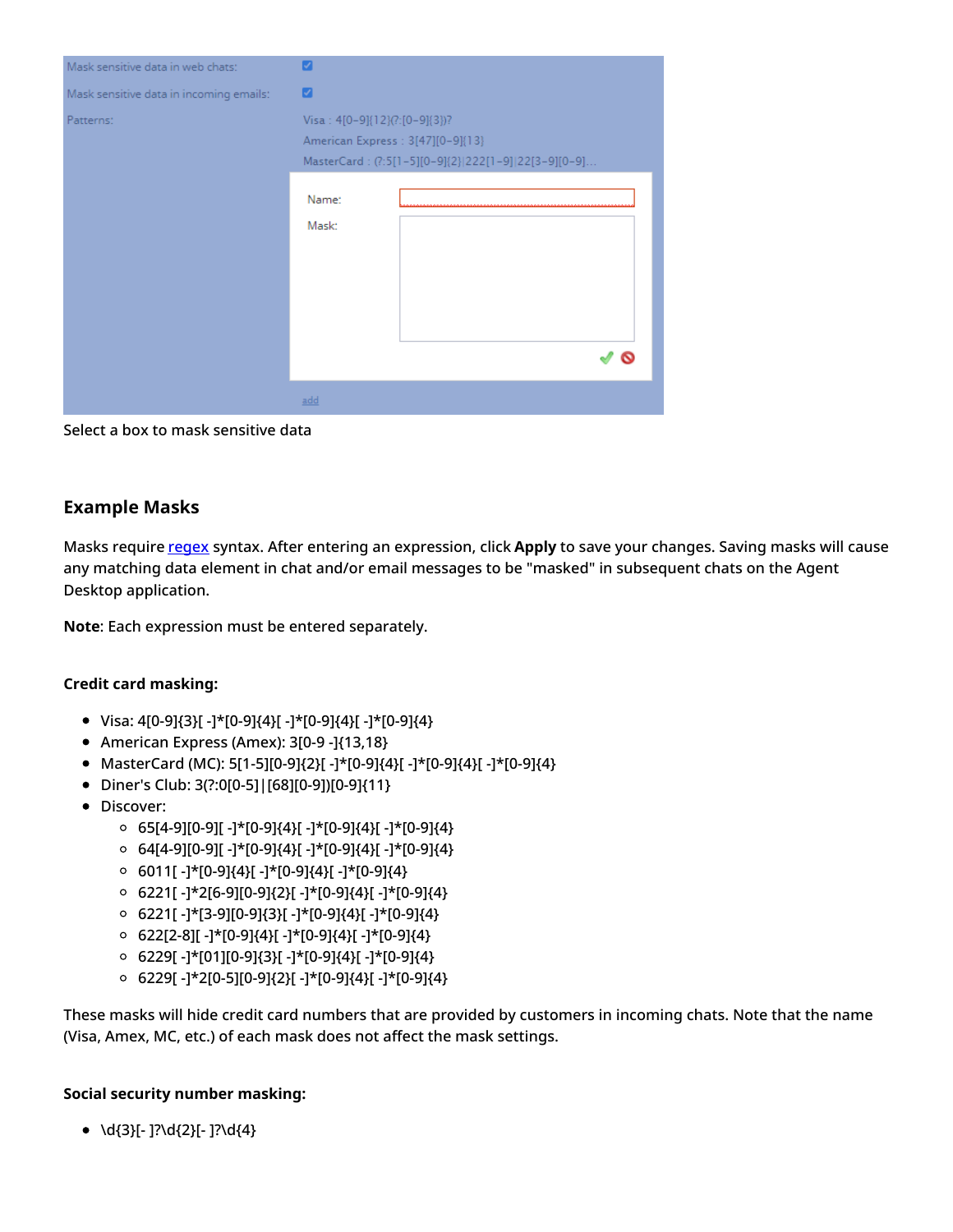| Name: | <b>SSN</b>              |  |
|-------|-------------------------|--|
| Mask: | \d{3}[-]?\d{2}[-]?\d{4} |  |
|       |                         |  |

Use text masking to hide Social Security numbers

This mask will hide Social Security numbers that may be provided by customers in incoming chats.

# <span id="page-9-0"></span>**Encryption Settings**

Recordings and transcripts of all your contact center interactions can be encrypted while they are stored in the Bright Pattern Contact Center system.

Before you can use the encryption capability, it must be enabled for your contact center at the service provider level.

To enable encryption, go to *Security > Encryption Settings* and check the items that you intend to store encrypted.

Select from the following:

- Encrypt chat transcripts
- Encrypt SMS transcripts
- Encrypt stored email messages and attachments
- **•** Encrypt screen recordings
- Encrypt voice recordings and transcripts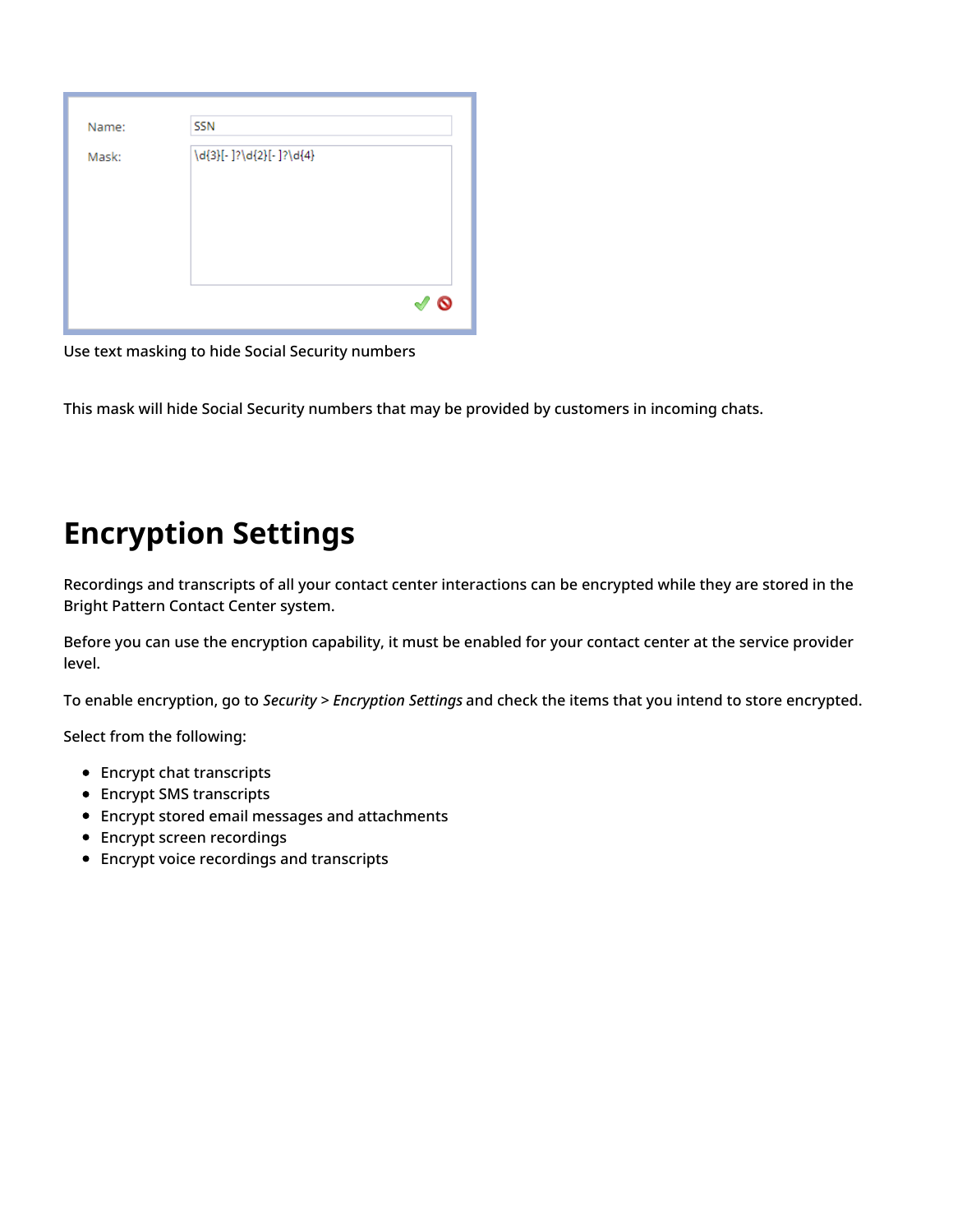

Security > Encryption

When you export any encrypted items out of the system, they will be unencrypted for export.

For more information about the method and keys used for encryption, see section **Encryption Key [Management](https://help.brightpattern.com/5.8:Contact-center-administrator-guide/Security/?action=html-localimages-export#topic_contact-center-administrator-guide.2Fsecurity.2Fencryptionkeymanagement)**.

# <span id="page-10-0"></span>**Encryption Key Management**

Bright Pattern Contact Center supports optional encryption for various data elements that are stored in the system and may contain sensitive information about your customers. This includes voice and screen recordings, chat and SMS transcripts, and email texts and attachments. For more information about enabling encryption for these data elements, see section **[Encryption](https://help.brightpattern.com/5.8:Contact-center-administrator-guide/Security/?action=html-localimages-export#topic_contact-center-administrator-guide.2Fencryption)**. Custom fields of calling lists and activity forms can also be encrypted. For more information, see section [Lists](https://help.brightpattern.com/5.8:Contact-center-administrator-guide/Security/?action=html-localimages-export#topic_contact-center-administrator-guide.2Flists) of this quide and section [Field](https://help.brightpattern.com/5.8:Contact-center-administrator-guide/Security/?action=html-localimages-export#topic_form-builder-reference-guide.2Ffield) of the *Bright Pattern Contact Center Form Builder Reference Guide*, respectively.

Before you can use the encryption capability, it must be enabled for your contact center at the service-provider level. When this capability is enabled, a data encryption key will be generated automatically by the system. You can manually generate a new encryption key at any time. To generate a new data encryption key, select the **Encryption Key Management** option from the *Security* menu and click the**Generate a new encryption key** button.

| <b>Encryption Key Management</b> |                                              |
|----------------------------------|----------------------------------------------|
|                                  |                                              |
|                                  | Generate a New Encryption Key                |
|                                  | Recent encryption key generation history:    |
|                                  | 10/24/14 12:24 PM                            |
|                                  | 9/17/14 1:36 AM<br>powered by Bright Pattern |

Security > Encryption Key Management

Old encryption keys are stored in the system; they are used to decrypt the data that was encrypted using those keys. You can view the date and time of generation of the current and previous keys.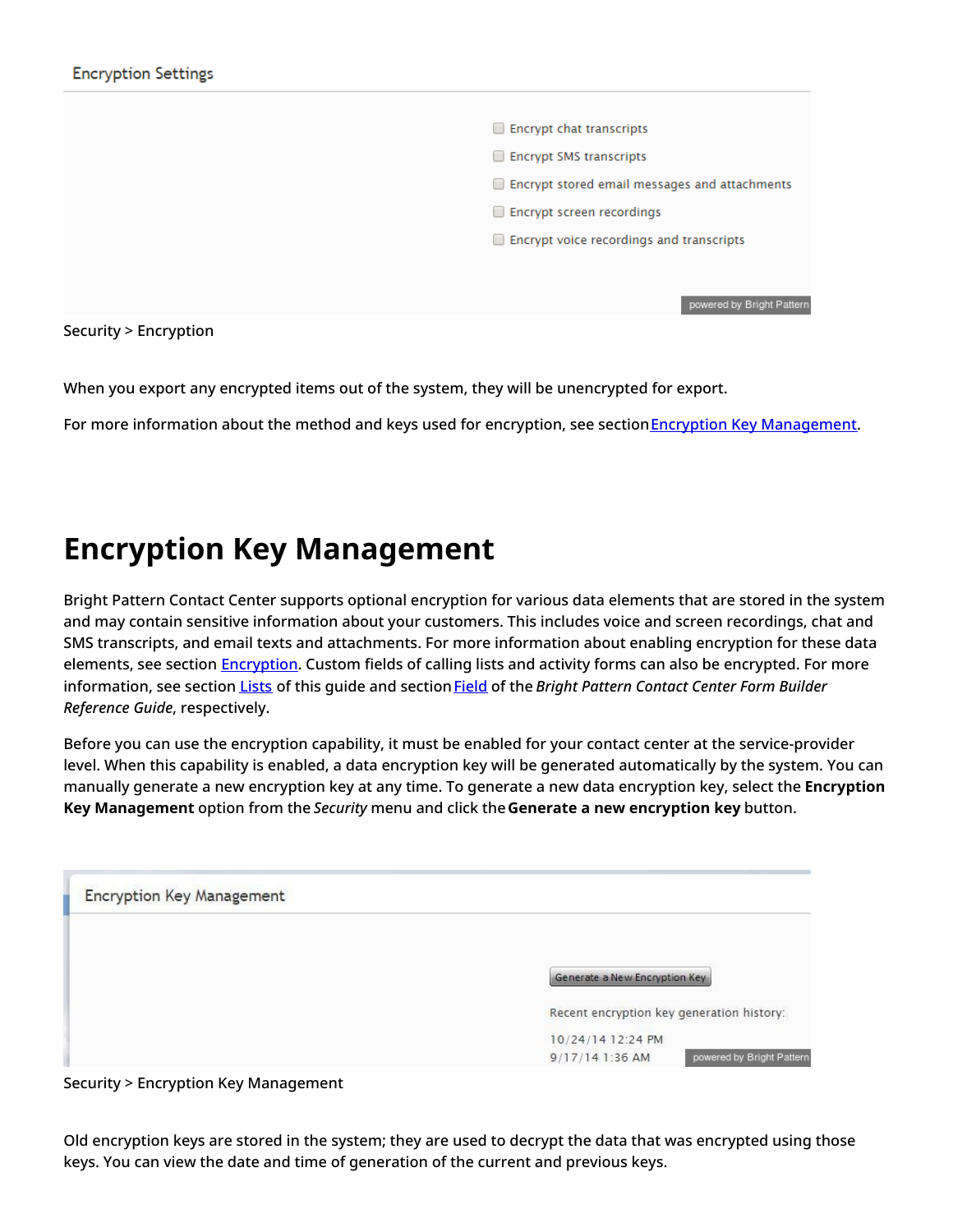Note that in compliance with various data security standards, data encryption keys themselves are encrypted with a key encryption key (KEK), which is stored separately.

The AES-256 algorithm is used for encryption of both the data and encryption keys.

When you export any encrypted items out of the system, they will be unencrypted for export.

# <span id="page-11-0"></span>**Audit Log**

Bright Pattern Contact Center keeps track of all changes applied to the contact center configuration by all users. You can view information about these changes using the audit log function. The audit log also includes information about every attempt to log into the Contact Center Administrator application as well as every instance of access to voice and screen recordings.

Note, that in order to view the audit log, you must be assigned a[role](https://help.brightpattern.com/5.8:Contact-center-administrator-guide/Security/?action=html-localimages-export#topic_contact-center-administrator-guide.2Froles) that has the *View Audit Log* privilege. By default, only the *Service Administrator* and *System Administrator* roles have this privilege.

To view the log, select **Audit Log** option from the *Security* menu. The upper area of the application pane will display various filter options that you can use to define your search criteria.

| Audit Log                |                                    |       |                         |                    |                           |                       |                                                |
|--------------------------|------------------------------------|-------|-------------------------|--------------------|---------------------------|-----------------------|------------------------------------------------|
| $\Box$ Filtering         |                                    |       |                         |                    |                           |                       |                                                |
| From:                    | e<br>3/1/18<br>12:00 AM            | To:   | $\Box$<br>MM/DD/YY      | h:mm a             | America/Los_Angeles       |                       |                                                |
| Who:                     |                                    | Item: |                         |                    |                           |                       |                                                |
| Operation:               | All operations                     | v     | Type: All types         | v                  |                           |                       |                                                |
|                          | All operations                     |       | Screen: All Screens     | v                  |                           |                       |                                                |
|                          | Access recording                   |       |                         |                    |                           |                       |                                                |
| When                     | $\triangledown$ Add                |       | Screen                  | Type               | Item                      | Operation $\triangle$ | Summary                                        |
| Mar 29, 2018, 10:1       | <b>▼</b> Bulk delete               |       | <b>Properties</b>       | Team               | <b>Customer Service</b>   | Add                   | ▼ supervisors: "christy.borden";               |
| May 16, 2018, 3:5        | <b>V</b> Delete                    |       | <b>Auxiliary Skills</b> | <b>Skill Group</b> | Languages                 | Add                   | * skills: "Russian";                           |
| Jun 5, 2018, 10:42       | <b>V</b> Erase                     |       | <b>Skill Levels</b>     | Service            | Maintenance Rene          | Add                   | * skill values: "jeffery.lozada";              |
| Mar 20, 2018, 2:58       | V Export                           |       | Properties              | <b>User</b>        | eliza.beth                | Add                   | ▼ supervised teams: "Customer Service";        |
| May 18, 2018, 2:4        | <b>√</b> Import<br><b>V</b> Insert |       | <b>Skill Levels</b>     | LanguageSkill      | <b>English - United S</b> | Add                   | ▼ LanguageSkill.skillValues: "jeffery.lozada"; |
| Apr 30, 2018, 10:5       | $\nabla$ Login                     | ٠     | <b>Skill Levels</b>     | Service            | Survey                    | Add                   | * skill values: "alexp";                       |
| Арг 27, 2018, 9:20:36 АМ | enza.beth                          |       | <b>Skill Levels</b>     | Service            | <b>Survey Retest</b>      | Add                   | * skill values: "agent2";                      |
| Apr 4, 2018, 4:47:13 PM  | maria.solo                         |       | Properties              | Team               | San Bruno                 | Add                   | ▼ services: "ChatService2":                    |
| May 1, 2018, 1:50:24 PM  | eliza.beth                         |       | Outbound                | <b>Service</b>     | <b>Survey Retest</b>      | Add                   | v lists: "Survey Retest-List_quota.csv";       |
| May 1, 2018, 1:56:59 PM  | eliza.beth                         |       | Properties              | CallingListConfig  | Quota List                | Add                   | ▼ services: "Survey Retest-Quota List";        |
| Apr 4, 2018, 3:25:34 PM  | maria.solo                         |       | <b>Skill Levels</b>     | Service            | ChatService2              | Add                   | $\star$ skill values: "agent1";                |

Security > Audit Log

## <span id="page-11-1"></span>**Filters**

The *Audit Log* filters are described as follows.

### <span id="page-11-2"></span>**From/To**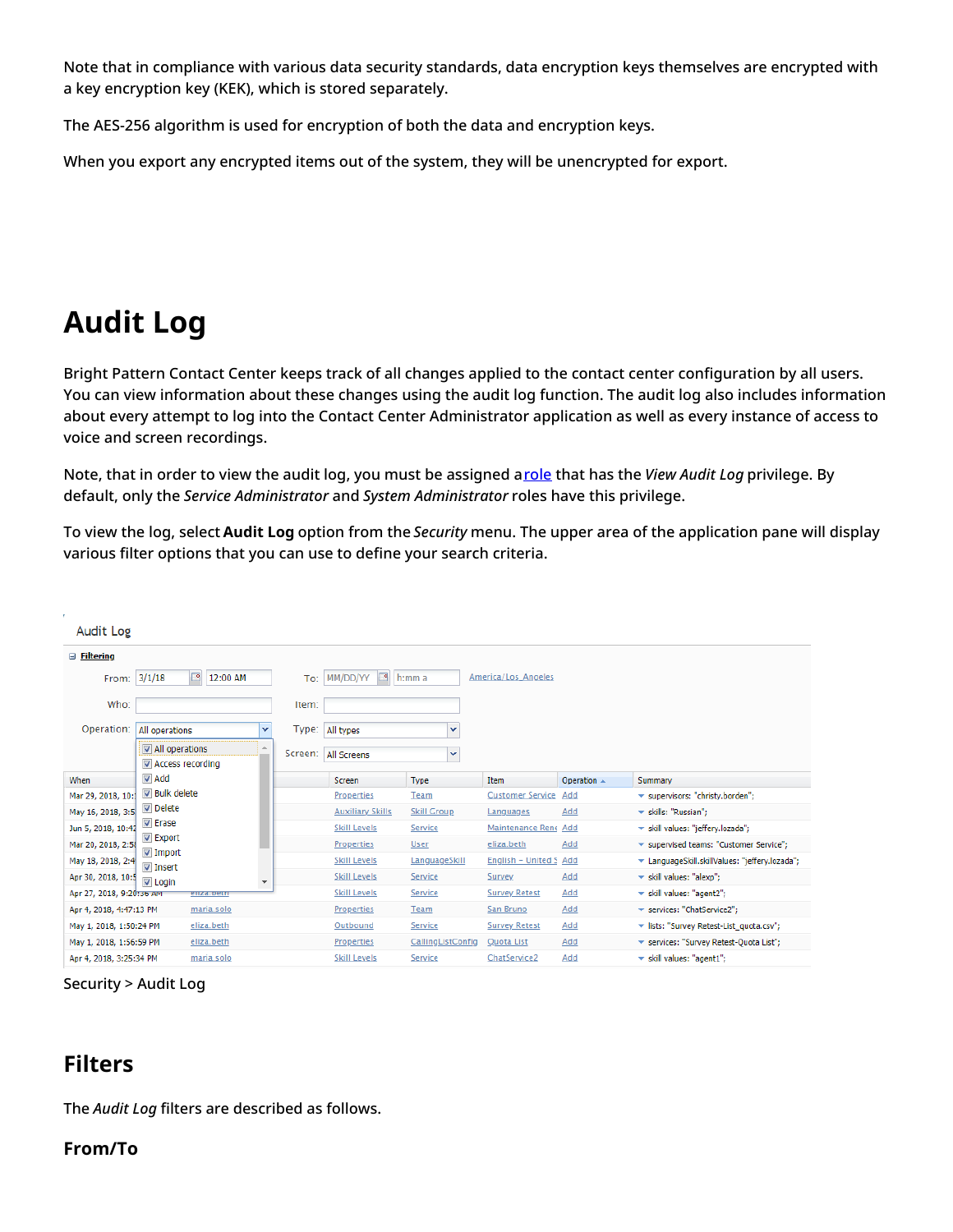The *From/To* filter returns records about the operations that happened within the specified time interval. Leave the **To** field blank if you want to get all records up until the present moment.

### <span id="page-12-0"></span>**Who**

The *Who* filter returns records about the operations performed by the specified user.

### <span id="page-12-1"></span>**Item**

The *Item* filter returns records about the operations applied to the resource with the specified name. This filter should normally be used in combination with filter *Type*.

### <span id="page-12-2"></span>**Operation**

The *Operation* filter returns records about the operations of a particular type (i.e., add, delete, update, etc.).

### <span id="page-12-3"></span>**Type**

The *Type* filter returns records about the operations with the resources of a particular type (i.e., service, user, etc.)

### <span id="page-12-4"></span>**Screen**

The *Screen* filter returns records about the operations with resource properties that are defined in a particular screen. When you select the resource type using filter *Type* above, this option will display only the screens that are used to edit properties of the resources of the selected type.

Note the following:

- Clicking **Reset** will set all the filter options to their default values. The default search returns log records about all operations applied to your contact center configuration in the last seven days.
- Once the filter options are specified, click the**Filter** button to obtain the log records that meet your search criteria. The log records will be listed in the reverse chronological order. You can collapse the filter options temporarily to provide more room for viewing the results of the search.

## <span id="page-12-5"></span>**Audit Log Data Fields**

The *Audit Log* data fields give more details for each record, and they are described as follows.

| <b>Screen</b>       | <b>Type</b> | <b>Item</b>             | Operation $\triangle$ | Summary                                                           |
|---------------------|-------------|-------------------------|-----------------------|-------------------------------------------------------------------|
| <b>Skill Levels</b> | Service     | Maintenance Rene Add    |                       | * skill values: "olga.alexeeva";                                  |
| <b>Skill Levels</b> | Service     | Maintenance Rene Add    |                       | * skill values: "jeffery.lozada";                                 |
| Skill Levels        | Service     | Maintenance Rene Add    |                       | * skill values: "alan.jenks";                                     |
| <b>Skill Levels</b> | Service     | Maintenance Rene Add    |                       | ▼ skill values: "christy.borden":                                 |
| Properties          | Service     | Maintenance Rene Add    |                       | * teams: "Customer Service":                                      |
| <b>Skill Levels</b> | Service     | Maintenance Rene Remove |                       | * skill values: "olga.alexeeva";                                  |
| <b>Activity</b>     | Service     | Maintenance Rene Update |                       | screennonForm: "Identification" -> "test form":                   |
| Properties          | Service     | Maintenance Rene Update |                       | screenpopForm: "Identification" -> "test form":<br>e Renewal MS"; |

<span id="page-12-6"></span>Audit Log Summary